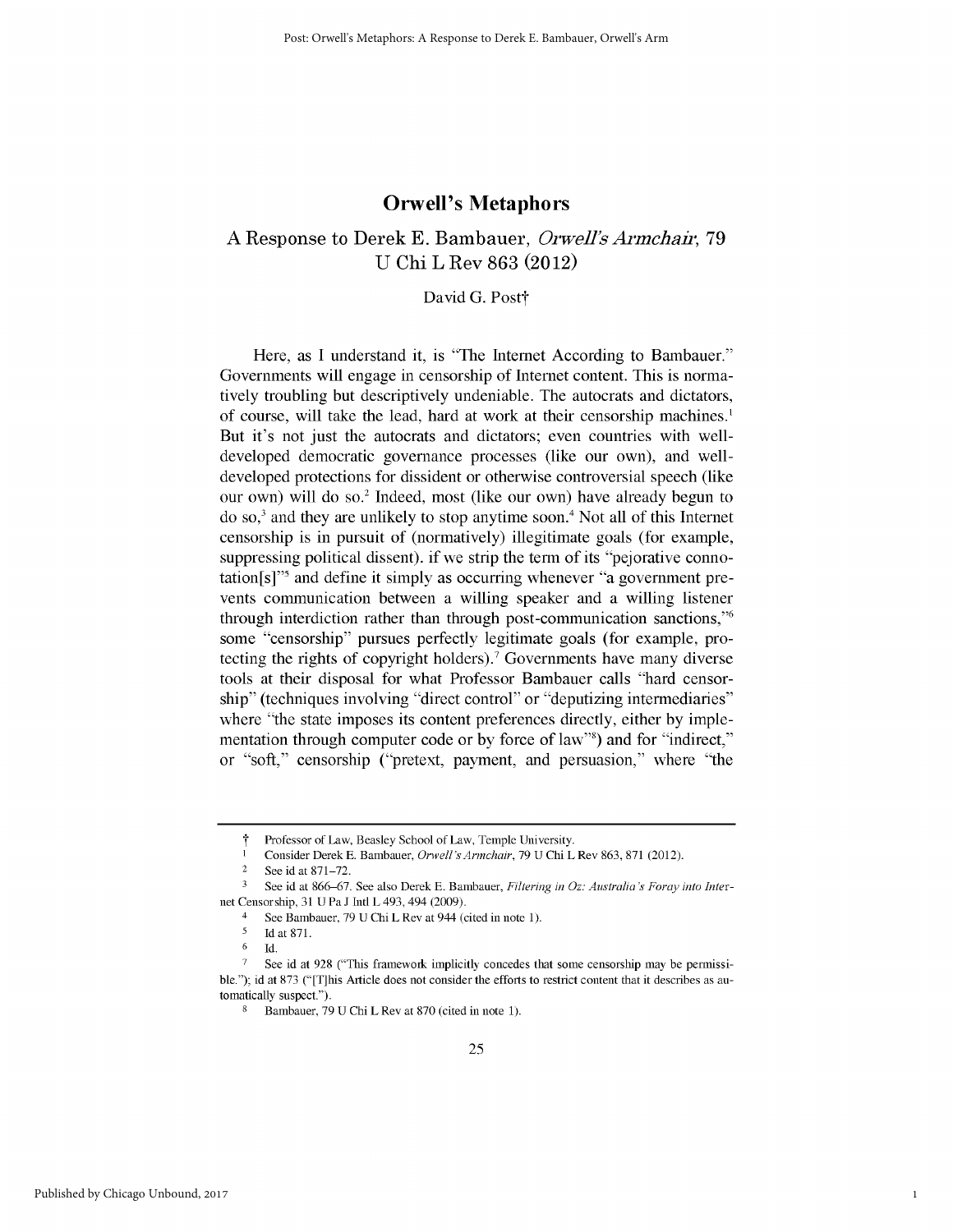#### 26 The University of Chicago Law Review Dialogue **[79:25**

state's intervention is far less visible and direct"<sup>9</sup>). They are very creative in deploying these tools.10

Professor Bambauer argues that we should prefer hard censorship to soft. Not that we should encourage governments to engage in hard censorship, but that we should encourage them (or even demand of them) that when they do censor (and they will **-** see above), they do so using the tools of hard censorship, because those are more likely to be "open, transparent, narrowly targeted, and protective of key normative commitments such as open communication, equal treatment under the law, and due process."11

Whether America should prevent its citizens from accessing certain content online is a difficult normative question. I am skeptical. Should the government censor the Net, however, it should do so directly-using legislation that is tailored to the problem, that incorporates safeguards informed by the history of prior restraint, and that creates a system that is open, transparent, narrow, and accountable. Hard censorship is superior to soft censorship in achieving legitimacy.<sup>12</sup>

One conclusion Professor Bambauer draws from all this is that legislation like the recently deceased Preventing Real Online Threats to Economic Creativity and Theft of Intellectual Property Act<sup>13</sup> (PROTECT-IP Act or  $PIPA$ ) and the Stop Online Piracy Act<sup>14</sup> (SOPA), introduction of which ignited a firestorm of criticism in early  $2011<sup>15</sup>$  leading, ultimately and with rather stunning rapidity, to their demise, are "step[s] in the right direction"not without their "significant shortcomings," to be sure, but "admirably open and transparent about the censorship they seek to impose. "16

Now *there's* a conversation starter. Within the legal academic community, and indeed pretty much anywhere outside of the entertainment industry, support for these legislative efforts was sparse, to put it mildly. Professor Bambauer's apparently contrarian position here will be a tempting

13 S 968, 112th Cong, 1st Sess, in 157 Cong Rec S 2936 (May 12, 2011).

**<sup>9</sup>** Id.

<sup>10</sup> **Idat** 885.

**<sup>11</sup>** Idat 868-69.

<sup>12</sup> Bambauer, 79 U Chi L Rev at 930 (cited in note 1).

<sup>14</sup> HR 3261, 112th Cong, 1st Sess, in 157 Cong Rec H 7133 (Oct 26, 2011), online at http://www.gpo.gov/fdsys/pkg/BILLS **- 1** 12hr326 lih/pdf/B ILLS **-1** 12hr3261 ih.pdf (visited Jan 7,2013).

<sup>15</sup> See, for example, Larry Downes, Who Really Stopped SOPA, and Why? (Forbes Jan 25, 2012), online at http://www.forbes.com/sites/larrydownes/2012/01/25/who-really-stopped-sopa-andwhy (visited Jan 7, 2013) (describing opposition to the proposed acts from Internet users, digital interest groups, and online publishers like Wikipedia and Reddit); John R. Allison, et al, *Professors' Letter in Opposition to "'Preventing Real Online Threats to Economic Creativity and Theft of Intellectual Property Act of 2011"* (PROTECT-IP Act of 2011, S.968) (July 5, 2011), online at http://blogs.law.stanford.edu/newsfeed/files/2011/07/PROTECT-IP-letter-final.pdf (visited Dec 21, 2012).

<sup>16</sup> Bambauer, 79 U Chi L Rev at 927 (cited in note 1).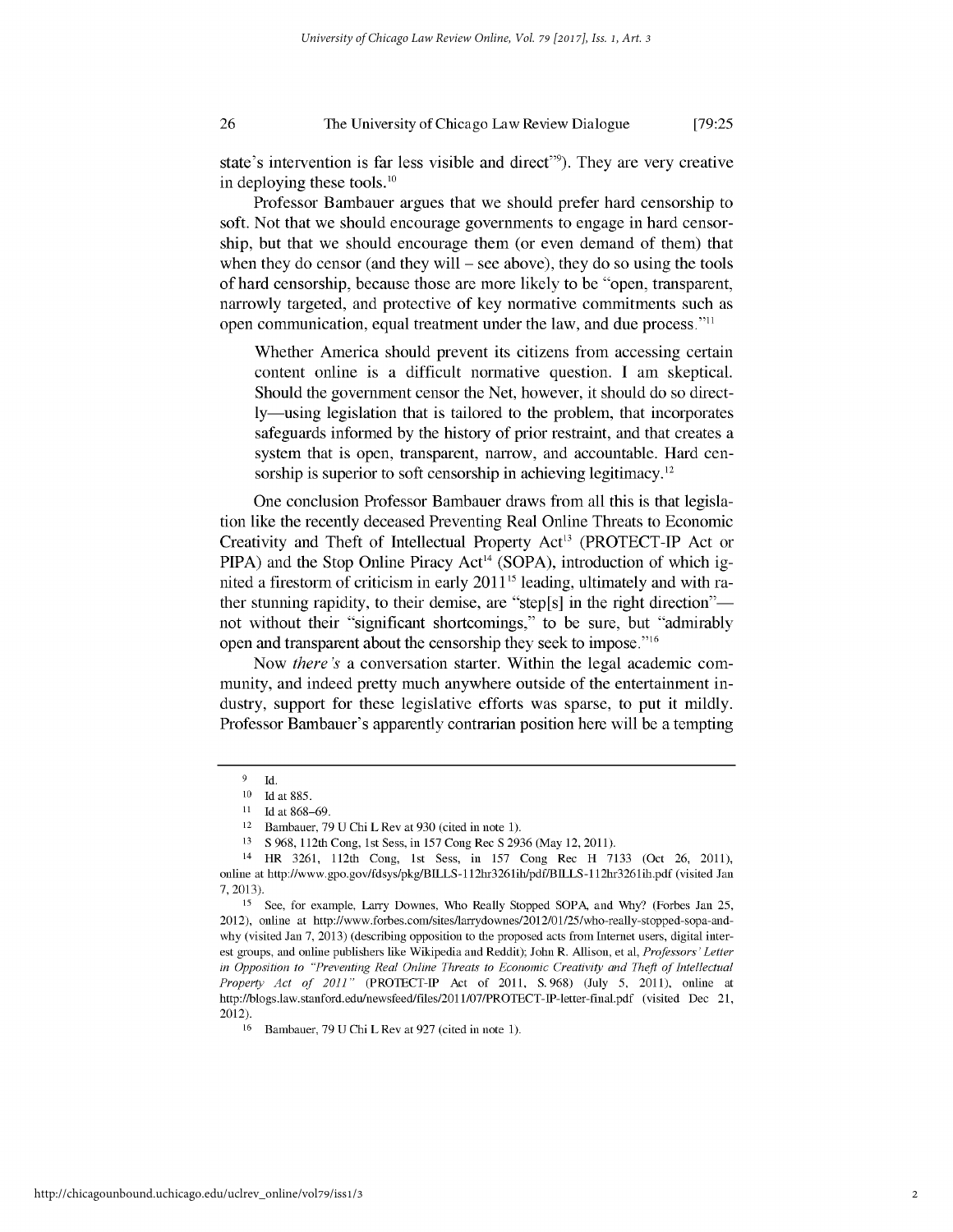### 2012]

### *Orwell's Metaphors*

target for mischaracterization. "Bucking Trend, Internet Law Scholar Declares SOPA 'Step in Right Direction' and 'Admirably Open'."17 It's only an "apparently" contrarian position because, as Professor Bambauer is at some pains to point out at numerous junctures,<sup>18</sup> he's not really a supporter of SOPA or PIPA or anything like them;<sup>19</sup> it's the process that he applauds, not the substance.

It's a fine line that he's navigating: "I don't like what you're doing, but here are the ways you can do it better" can start to look an awful lot like encouragement, if one is not careful. Substitute "torture" or "murder" for "censorship," and you can see the problem.

But in fairness to Professor Bambauer, the ultimate demise of SOPA and PIPA helps to prove his point, well illustrating the virtues of the "hard censorship" approach. Precisely because they were open and transparent attempts to filter Internet content, the people (of the United States, at least) had the chance to look them over and to think about it. And when they did so, they didn't like what they saw, and they let their elected representatives know how they felt. All to the good.

But it's not just less censorship Professor Bambauer is after; he wants better censorship. The devil, as usual, is in the details; because the "legitimacy of Internet censorship depends importantly on the design and implementation of decisions about what content to block,<sup>220</sup> Professor Bambauer sketches out a proposed filtering statute that meets his normative criteria of being "open, transparent, narrowly targeted, and protective of key normative commitments such as open communication, equal treatment under the law, and due process."<sup>21</sup>

There is much that can (and undoubtedly will) be said about Professor Bambauer's proposal. My one contribution to the discussion is this: **I** get "open and transparent"<sup>22</sup> and a preference for content controls that is openly enacted after public discussion and debate over their less visible,

**<sup>17</sup>** This, incidentally, will almost certainly help to inflate citation counts for *Orwell's Armchair.* I predict the appearance of a substantial number of sentences in law reviews of the following general form: "SOPA and PIPA generated near-unanimous criticism among academic commentators. See, for example, [insert very long string cite]. But see Bambauer, *Orwell's Armchair* (arguing that SOPA was a "step in the right direction" and "admirably open and transparent")."

**<sup>18</sup>** See, for example, Bambauer, 79 U Chi L Rev at 930 (cited in note 1) (describing himself as "skeptical" on the "difficult normative questiof' of "[w]hether America should prevent its citizens from accessing certain content online") (emphasis added); id at 927 (not "conced[ing]" the point that "interdicting online content is normatively desirable"); id at 936 (noting that he is not arguing "that censorship is desirable," but only that it is "inevitable").

<sup>19</sup> Indeed, it would be odd for Professor Bambauer to take such a position, given that he was a signatory to the *Professors' Letter in Opposition to "Preventing Real Online Threats to Economic* Creativity and Theft of Intellectual Property Act *of2011 "* (PROTECT-IP Act of 2011, S. 968). Allison, et al, Letter in Opposition at 7 (cited in note 15).

<sup>&</sup>lt;sup>20</sup> Bambauer, 79 U Chi L Rev at  $929-30$  (cited in note 1).

<sup>21</sup> Idat 869.

<sup>22</sup>**Idat** 927.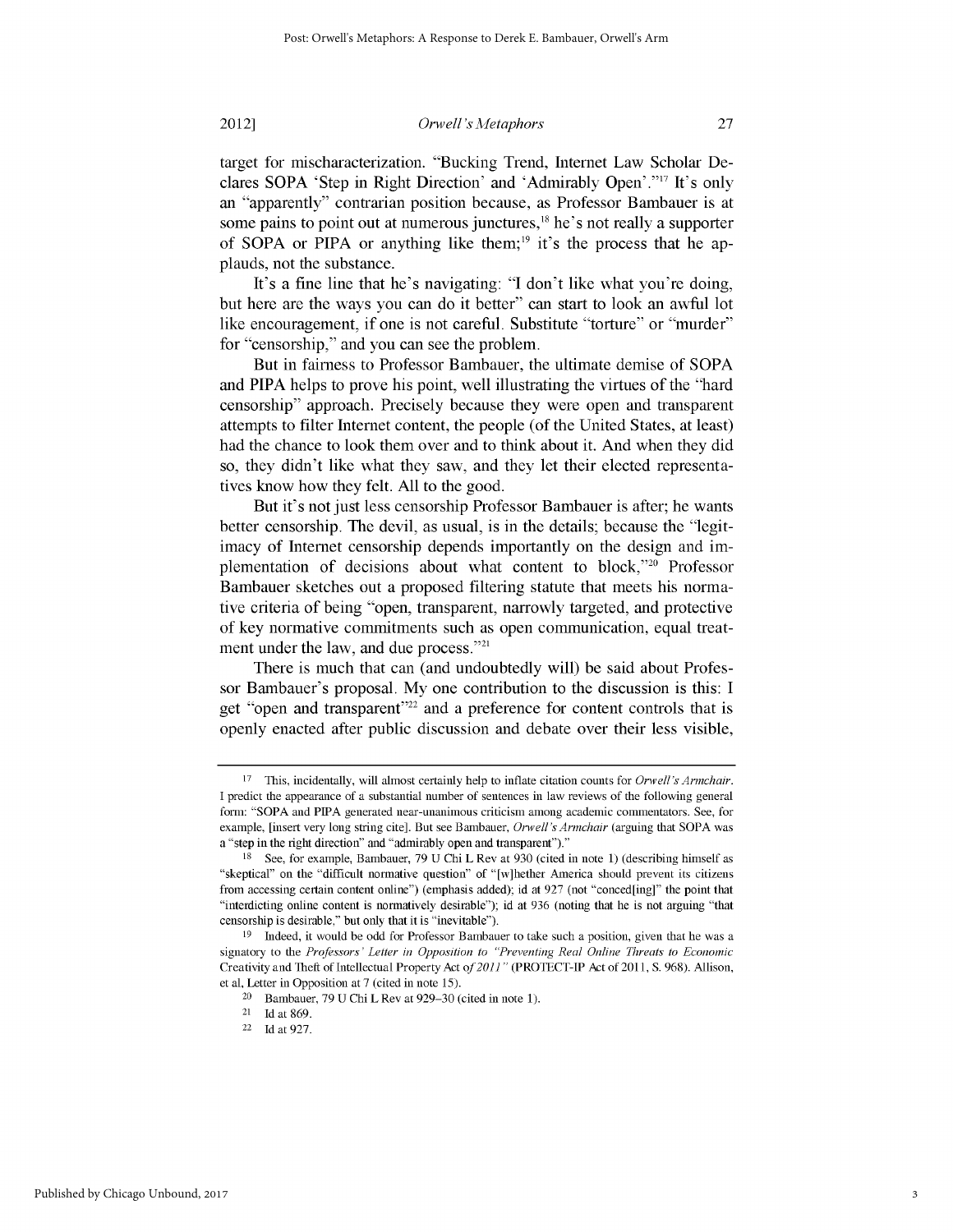#### 28 The University of Chicago Law Review Dialogue [79:25]

and therefore more pernicious, cousins. What I don't get is how hard censorship regimes will be protective of those normative commitments Professor Bambauer refers to—in particular, the commitment to due process of law.

Professor Bambauer identifies the "difficult problem" of the "borderenforcement aspect of filtering.<sup>323</sup> Filtering, he notes, "targets content hosted on sites beyond American territory," but the authors or owners of that content

might lack the resources or incentive to defend their rights in the United States. Travel and legal representation are costly, and the site might not consider its American audience worth the bother. This might mean that audience interests are inadequately represented in any proceeding to determine whether filtering is lawful, or desirable. Foreign content providers might create a positive externality for American users: they generate more benefit than they capture through fees or advertising. Unless there is a mechanism that creates standing for American Internet users during censorship proceedings, the societal harm of filtering a site might be greater than the loss to the site's owner. Designing a system to prevent such a discrepancy is difficult. Yet, this Article proposes to try.<sup>24</sup>

But the border-enforcement problem is much more serious than that. It's not merely a matter of determining who has standing to challenge filtering laws; it's a question of how to provide due process of law-a meaningful opportunity to be heard, before a neutral magistrate, in an adversarial proceeding in which one gets to present one's own side of the story, in a forum that can lawfully assert jurisdiction over one or one's propertyat this scale to all of those deprived, via the prior restraint of filtering, of their right to speak.

The numbers are going to be astonishingly large—they always are on the Net. Professor James Grimmelmann put it well:

The Internet is sublimely large; in comparison with it, all other human activity is small. It has more than a billion users, who've created over two hundred million websites with more than a trillion different URLs, and send over a hundred billion emails a day. American Internet users consumed about ten exabytes of video and text in 2008 that's 10,000,000,000,000,000,000 bytes [that's 10-with-18-zeroesafter-it bytes].... Watching all the videos uploaded to YouTube

<sup>23</sup> Idat929.

<sup>24</sup> Bambauer, 79 U Chi L Rev at 930 (cited in note 1).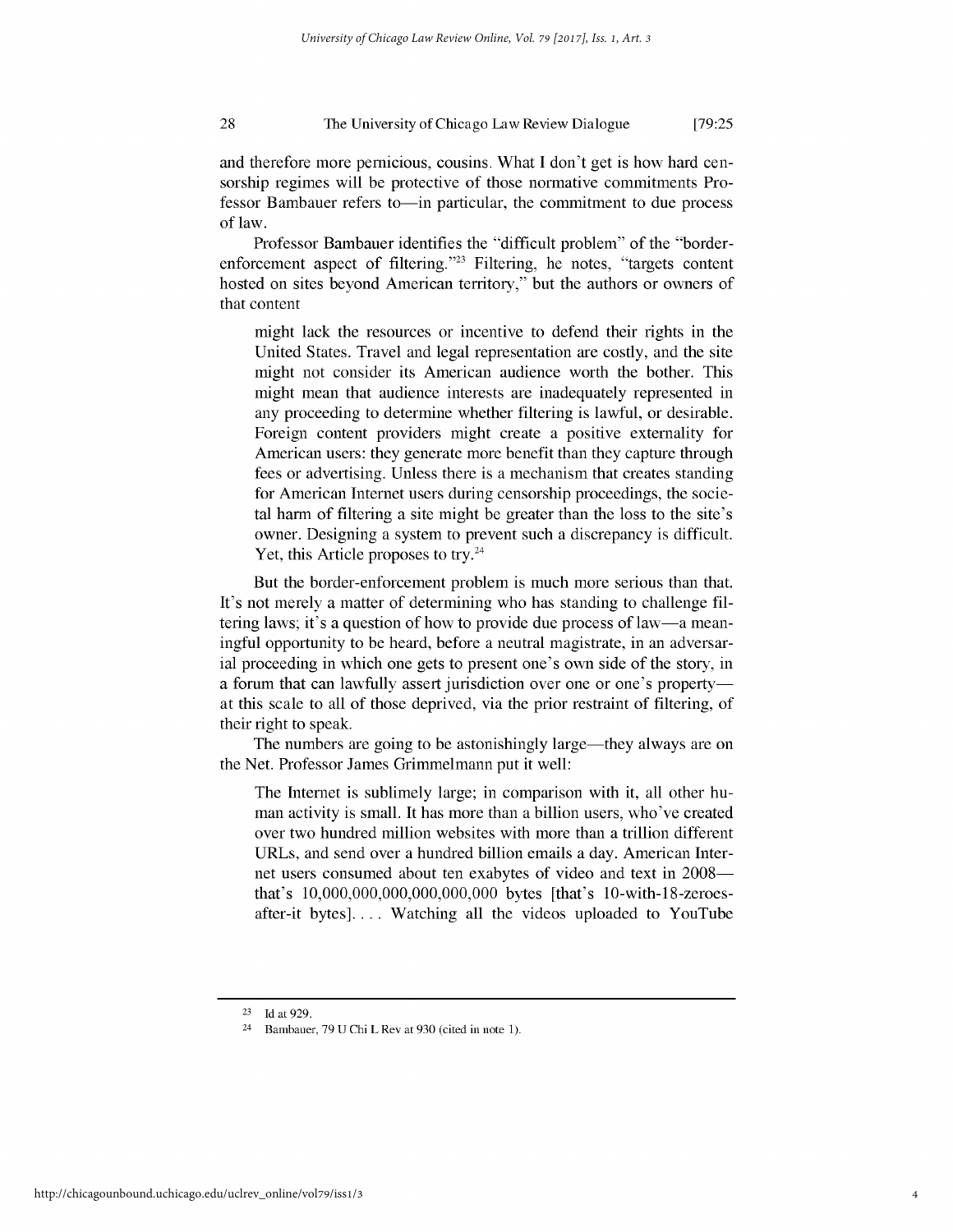2012]

### *Orwell's Metaphors*

alone in a single day would be a full-time job-for fifteen years. The numbers are incomprehensibly big, and so is the Internet.<sup>25</sup>

Professor Bambauer's proposed statute looks like this:

The statute should incorporate strong procedural protections for content owners. Most critically, it should provide defendants with notice and opportunity to respond and prohibit injunctions or orders affecting the material before adjudication occurs. Since most content owners would reside outside the United States, it would be harder to provide adequate notice and for the defendants to obtain local counsel. The Attorney General should be required to notify content owners via e-mail to addresses listed as points of contact on the allegedly unlawful Web page(s) and for the domain name under which they are hosted, via physical mail to all such addresses, and via the method of service of process for the jurisdiction in which the content owner resides, if it can be determined. Next, the statute should toll further action for at least ninety days, to provide time for the defendant to retain counsel and formulate a response....

Filtering decisions should also be reviewed regularly. Orders generated under a filtering statute should expire after one year at most. The law should also provide a means for the content owner to challenge the order, either because the classification of the material as unlawful is in error or because the content has changed or been removed.<sup>26</sup>

It sounds good—surely better than SOPA, which, "open and transparent" though it might have been, solved the due process problem simply by pretending that it wasn't there, "running roughshod" over the principle.<sup>27</sup>

But it's a bit of a phantom; what if the subjects of these filtering orders actually take us up on our offer of due process? What if, presented with a

Id at 47.

<sup>&</sup>lt;sup>25</sup> James Grimmelmann, The Internet Is a Semicommons, 78 Fordham L Rev 2799, 2803 (2010).

<sup>26</sup> Bambauer, 79 U Chi L Rev at 931-32 (cited in note 1).

**<sup>27</sup>** David G. Post, SOPA and the Future of the Internet, in Jerry Brito, ed, Copyright Unbalanced: From Incentive to Excess 37, 47 (Mercatus 2012). As I noted there,

I'm not aware of any SOPA supporter who argues that SOPA actually does provide foreign website operators with a meaningful opportunity to be heard, before a neutral magistrate, in an adversarial proceeding and in a forum that can lawfully assert jurisdiction over them or their property, before depriving them of their ability to communicate with millions of Internet users in the United States.

Id at 47 n 14. And in response to the argument that we needn't wony about this because foreign nationals standing outside US borders don't have due process rights, I wrote:

The Constitution of the United States, remember, doesn't bestow the right to due process upon us; it declares that the government *won't deprive us of the due process rights we all* already have by virtue of the fact that we are human beings. That is the principle on which we should begin building a just, legal regime for our new global place.